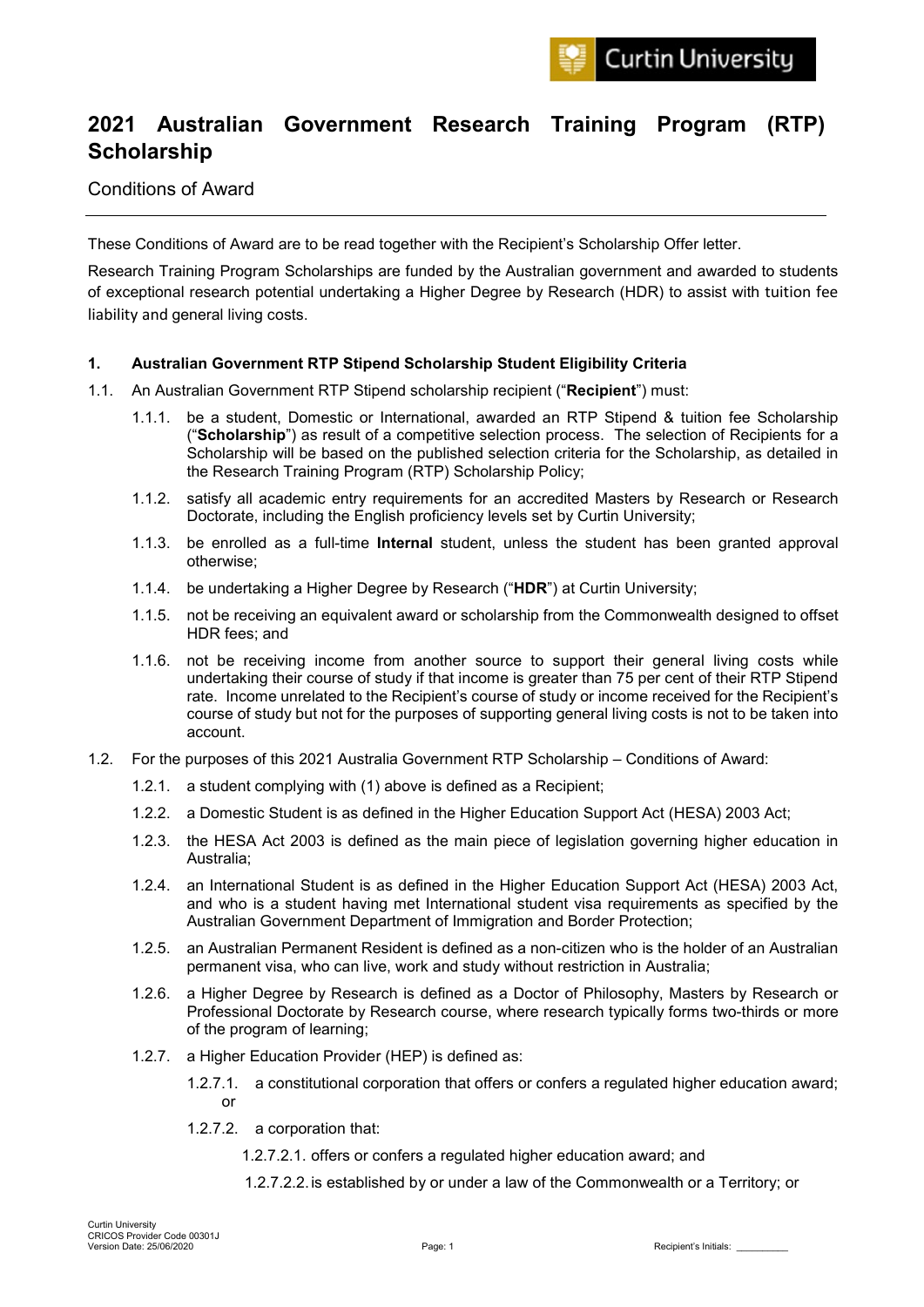

- 1.2.7.2.3.a person who offers or confers a regulated higher education award for the completion of a course of study provided wholly or partly in a Territory.
- 1.2.8. an Internal student is defined as an on-campus student whose mode of attendance involves regular ongoing face-to-face learning at the institution for the purpose of supervision and/or instruction;
- 1.2.9. a Leave of Absence is defined as a formally approved break in candidature which does not count against the minimum and maximum duration of study, per Rule No. 10 Made Pursuant to Statute No. 12 – Enrolment: Degree of Doctor by Research and Rule No. 11 Made Pursuant to Statute No. 12 – Enrolment: Degree of Master by Research;
- 1.2.10. Conditional status is defined as the academic status associated with the Recipient's enrolment where the Recipient is constrained by conditions to be met by a set deadline determined by the Faculty Graduate Studies Committee or the Associate Deputy Vice-Chancellor, Research Excellence;
- 1.2.11. Good Standing is defined as the academic status associated with the Recipient's enrolment where the Recipient has achieved satisfactory course progress and is permitted to continue in the course;
- 1.2.12. Remote areas are areas considered inner regional, outer regional, remote or very remote as defined in the Australian Statistical Geography Standard;
- 1.2.13. a De facto relationship is as defined in the Family Law Act 1975; and
- 1.2.14. the two-year exclusion period is defined as the two-year exclusion rule, as defined in the Australia Awards Scholarships Policy Handbook (January 2017).

## **2. Commencement**

- 2.1. Unless there are exceptional circumstances, Recipients offered a Scholarship are expected to commence the degree as a full-time **Internal** student within the dates specified in the letter of offer or the Scholarship will be withdrawn by the University.
- 2.2. Fee offset
	- 2.2.1. Scholarships can be deferred for up to 12 months subject to approval from the Enrolling School.
	- 2.2.2. Any subsequent Scholarship deferral, in excessive of the period defined in clause 2.2.1, will only be considered in exceptional circumstances, and assessed on a case-by-case basis.
- 2.3. Stipend
	- 2.3.1. Approval to commence the Scholarship after the dates specified in the letter of offer of the awarding year must be obtained from the Associate Deputy Vice-Chancellor, Research Excellence (or delegate).
- 2.4. Recipients who have previously held an Australia Awards Scholarship funded by the Department of Foreign Affairs and Trade (DFAT), and are still within the two-year exclusion period following the completion or termination of the Australia Awards Scholarship must have received approval from the Australia Awards Delivery Section to remain or return to Australia to commence a RTP Stipend Scholarship.

## **3. Period of Support**

- 3.1. Fee Offset
	- 3.1.1. Recipients are entitled to a tuition fee offset for the approved course for the tenure of the Scholarship to assist with tuition fee liability, unless otherwise specified in the letter of offer.
	- 3.1.2. Recipients are entitled to four (4) years full-time equivalent study if undertaking an eligible Research Doctorate and a maximum of two (2) years full-time equivalent study if undertaking a Masters by Research. Respectively, the period of support for Recipients enrolled in a part-time capacity is eight (8) years and four (4) years for a Research Doctorate and a Master by Research.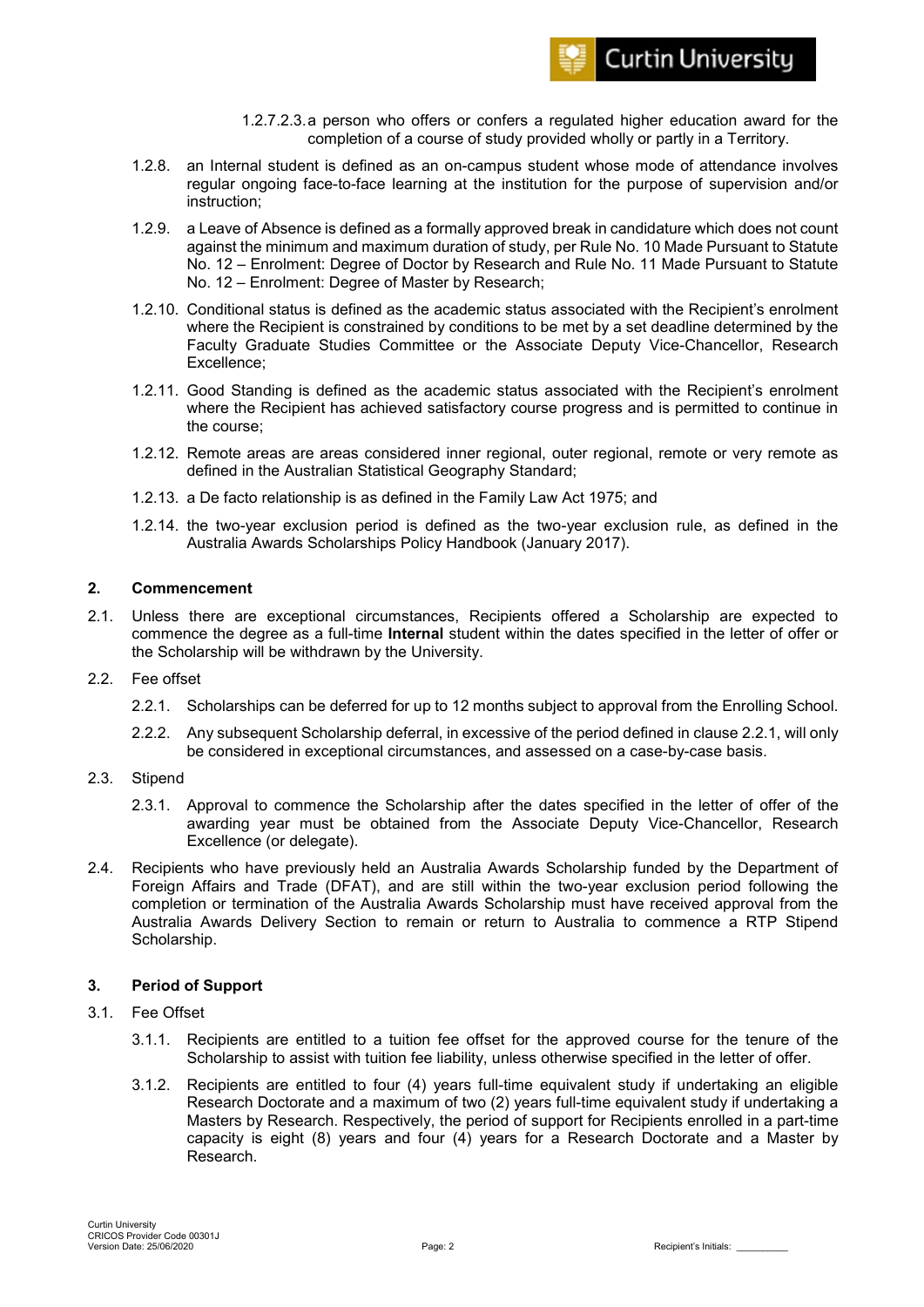

- 3.1.3. Recipients who have not submitted their thesis by the end of the Scholarship tenure may be required to pay the course tuition fees applicable at the time of Scholarship expiry.
- 3.2. Stipend
	- 3.2.1. Recipients are entitled to three (3) years full-time equivalent study if undertaking an eligible Research Doctorate and a maximum of two (2) years full-time equivalent study if undertaking a Masters by Research. Respectively, the period of support for Recipients enrolled in a part-time capacity is six (6) years for a Research Doctorate and four (4) years a Master by Research pro rata.
- 3.3. The duration of the Scholarship will be reduced by any period of study undertaken towards the degree prior to the commencement of the Scholarship.
- 3.4. The duration of the Scholarship will be increased by periods of additional paid sick or maternity leave approved by the University in relations to subparagraphs 17.2, 17.3, 17.4 and 17.5.
- 3.5. The maximum period of entitlement is calculated from the enrolment date.

## **4. Completion Scholarship (Stipend only)**

- 4.1. Research Doctorate Recipients making satisfactory progression may apply to the University for a Completion Scholarship (Stipend only) for a period of up to six months where the study exceeds durations listed in clause 3.2.1.
- 4.2. Completion Scholarships are granted on a case-by-case basis.
- 4.3. A request for a Completion Scholarship will be submitted no sooner than six (6) months before the Scholarship end date and no less than four weeks prior to the end date of the Scholarship. Completion Scholarships will not be approved if requested after the Scholarship end date.
- 4.4. Changes to course enrolment, as defined in (7), (8) and (9) do not constitute sufficient grounds for a Completion Scholarship.
- 4.5. The transfer of a Scholarship, as defined in (11), does not constitute sufficient grounds for a Completion Scholarship.
- 4.6. Employment commitments, as defined in (12), do not constitute sufficient grounds for a Completion Scholarship.

#### **5. Value of Scholarship**

- 5.1. Stipend
	- 5.1.1. The University will administer to each Recipient an annual stipend equivalent to the base fulltime [RTP Stipend rate, published by the Department of Education and Training](https://www.education.gov.au/research-training-program) for the relevant year of award.
	- 5.1.2. Part-time Recipients will be administered a RTP stipend at a part-time rate, equivalent to half the full-time RTP Stipend rate.
	- 5.1.3. The RTP Stipend rates are indexed each year in accordance with the HESA Act 2003.
	- 5.1.4. The value of the Scholarship will be detailed in the Recipient's Scholarship letter of offer.
	- 5.1.5. The RTP Stipend is:
		- 5.1.5.1. exempt from taxation for full-time Scholarship Recipients;
		- 5.1.5.2. not exempt from taxation for part-time Scholarship Recipients
	- 5.1.6. The annual RTP Stipend will be pro-rated to the equivalent full-time student load consumed in the course.
	- 5.1.7. Fortnightly payments will be made direct to the Recipient in respect of their RTP stipend. Payment into an account in the Recipient's name, with an Australian Approved Deposit-taking institution such as a bank, is considered to be a payment direct to the Recipient.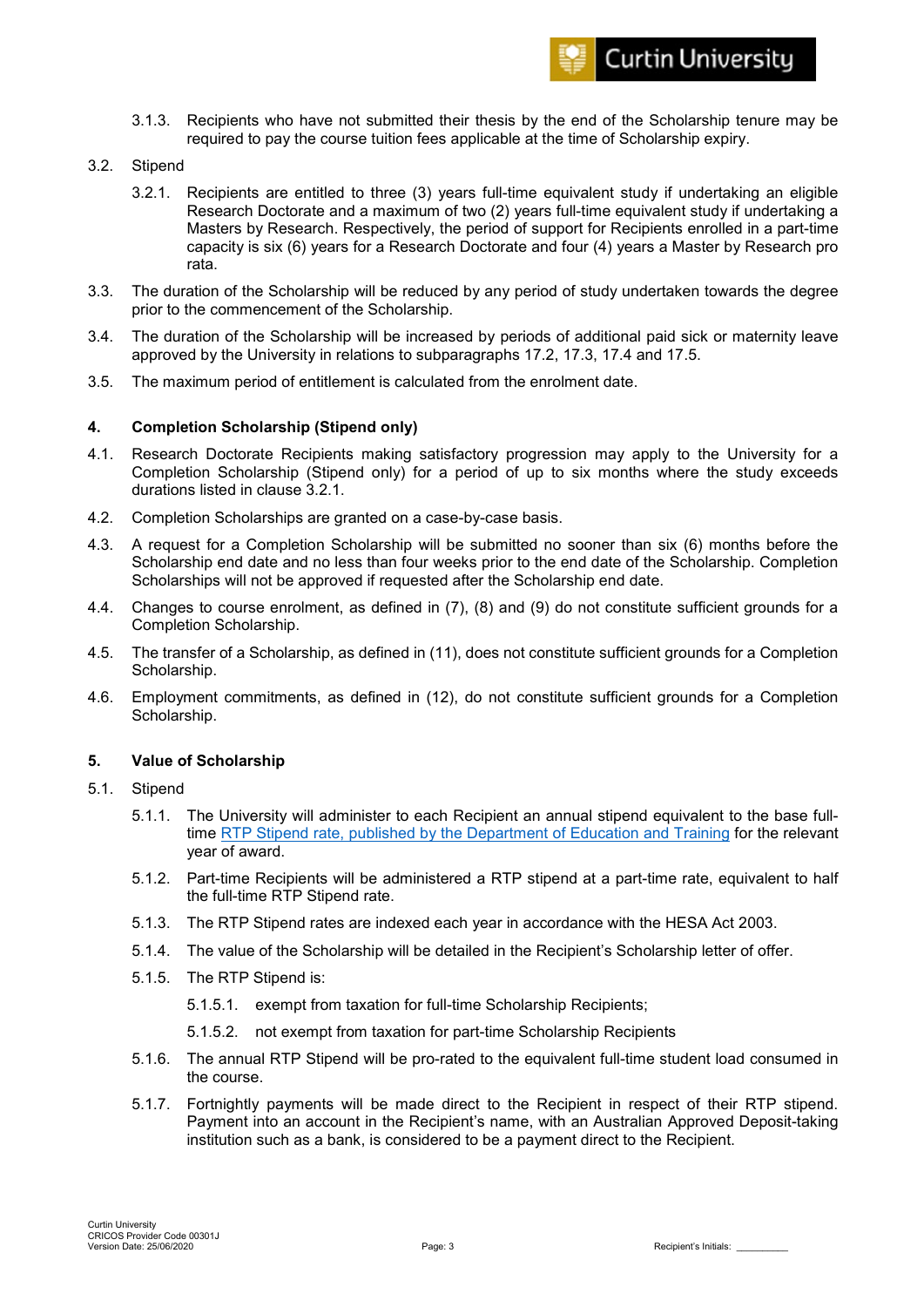## 5.2. Fee offset

- 5.2.1. The University will provide International Recipients with a tuition fee offset scholarship for the approved course, for the tenure of this Scholarship, to assist with tuition fee liability.
- 5.2.2. International Recipients who have not submitted their thesis by the end of the RTP or Curtin funded fee offset scholarship tenure may be subject to tuition fee liability applicable at the time of scholarship expiry. This is subject to Associate Deputy Vice- Chancellor, Research Excellence approval on a case-by-case basis.
- 5.2.3. In the event an International Recipient is granted Australian Permanent Resident status, the Curtin funded fee offset scholarship will be terminated and replaced by an Australian Government RTP Fee Offset Scholarship.
- 5.3. Overseas Health Cover allowance
	- 5.3.1. International Recipients, with a valid student visa, may be provided an allowance to cover the cost of a standard Overseas Health Cover (OSHC) for the period of support outlined in (3).
	- 5.3.2. This allowance:
		- 5.3.2.1. is additional to the RTP Stipend; and
		- 5.3.2.2. where relevant, the University may provide cover for the Recipient's spouse and/or dependent/s.
- 5.4. Relocation allowance
	- 5.4.1. Recipients who relocate their place of residence to Perth, Western Australia (Perth) from **Remote** Western Australia, interstate or overseas to commence their Scholarship may be eligible for a relocation allowance.
	- 5.4.2. The allowance:
		- 5.4.2.1. is additional to the RTP Stipend;
		- 5.4.2.2. will cover the cost of relocating the Recipient, and where relevant the Recipient's spouse and/or dependent/s;
		- 5.4.2.3. is paid at the maximum rate of \$600 per adult and \$250 per child up to an absolute maximum of \$1,700;
		- 5.4.2.4. is only payable where the relocation to Perth occurs after the date of the Scholarship offer; and
		- 5.4.2.5. must be claimed within six (6) months of Scholarship commencement.
	- 5.4.3. In lodging a claim, the Recipient will provide:
		- 5.4.3.1. proof of marriage or De facto relationship for the spouse to be covered under the relocation allowance, for which the status of the relationship must be in effect prior to the date of the Scholarship offer; and
		- 5.4.3.2. birth or adoption certificates for each dependent to be covered under the relocation allowance.
	- 5.4.4. A claim will be processed on provision of original tax receipts, and reimbursements made by the University will include any GST amounts specified in the original tax receipt provided.
- 5.5. Funding outside the Scholarship
	- 5.5.1. The Recipient is permitted to:
		- 5.5.1.1. obtain funds for fieldwork, equipment or other expenses not covered by the Scholarship; and
		- 5.5.1.2. obtain funding for overseas travel costs from other Australian Government awards or any other source.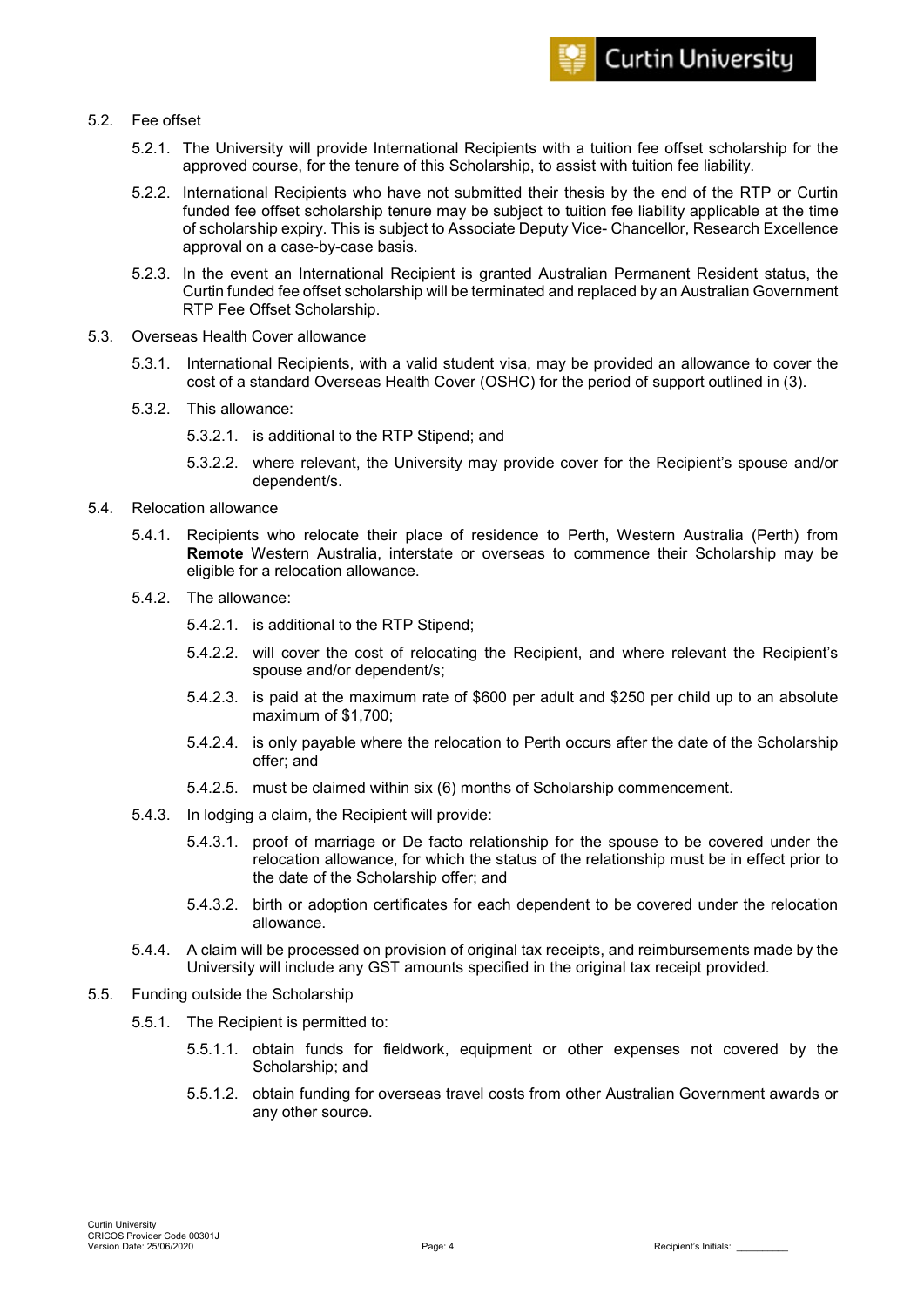

## **6. Approval of a Part-time Scholarship**

- 6.1. Request to undertake a part-time Scholarship will be made in writing to the Associate Deputy Vice-Chancellor, Research Excellence. In approving a part-time Scholarship, the institution will be satisfied that the Recipient has an exceptional circumstance, which limits the Recipient's capacity to undertake full time study.
- 6.2. The intent to undertake employment on a full-time or substantial part-time basis does not constitute grounds for approval of a part-time Scholarship.
- 6.3. The University may approve a part-time Scholarship where a Recipient has:
	- 6.3.1. carer responsibilities for a pre-school child;
	- 6.3.2. carer responsibilities for school-aged children as a sole parent with limited access to outside support;
	- 6.3.3. carer responsibilities for an invalid or disabled spouse, child or parent; or
	- 6.3.4. a medical condition, which limits the capacity to undertake full-time study (supported by medical certification).
- 6.4. Scholarship Recipients approved to study part-time may revert to full-time study at any time with the permission of the institution.

#### **7. Changing Course and Resumption of HDR Studies after Withdrawal**

- 7.1. Recipients changing course of study to another HDR degree at the same level, or enrolling in a HDR course after having previously withdrawn from a HDR course may be entitled to:
	- 7.1.1. the full period of support defined in (3) if the current enrolment in the HDR course represents a new research project and consequently a new body of work; or
	- 7.1.2. an adjusted period of support defined in (3), less any period of study undertaken in the prior HDR course, if the current enrolment in the HDR course represents a continuation or overlap on the research project and body of work from the previous HDR enrolment.
- 7.2. The provisions of clause 7.1 include for changes from one field of education to another, and are assessed by the Associate Deputy Vice-Chancellor, Research Excellence (or delegate) on a case-by-case basis
- 7.3. Where a Recipient changes course of study to another HDR degree at the same level, the period of support remains unchanged. This includes changes from one field of education to another. For example, a Recipient who has completed one year of a Masters by Research and then changes to a different Masters by Research, will only be entitled to a further 12 months full-time equivalent study.
- 7.4. Where a Recipient withdraws from the course of study, the Scholarship will be terminated.

## **8. Progression to a Research Doctorate Degree after Completing a Masters by Research Degree**

8.1. Where a Recipient completes a Masters by Research degree and then progresses to a Research Doctorate degree, the Recipient will be entitled to the maximum period of support as defined in (3) of these Conditions for the subsequent Scholarship.

#### **9. Conversion from a Masters by Research Degree to a Research Doctorate Degree**

- 9.1. Where a Recipient commences studies in a Masters by Research degree and then upgrades to a Research Doctorate, the Recipient's total period of support under the Scholarship will be extended to the maximum period of support provided to a Research Doctorate Recipient as detailed in (3) of these Conditions.
- 9.2. An conversion may be sought where:
	- 9.2.1. a Recipient who has achieved candidacy in a Masters by Research is deemed to be undertaking research equivalent to doctoral standards;
	- 9.2.2. there is no break between the candidature for the Masters by Research degree and the Research Doctorate degree unless the interval is covered by a period of suspension; and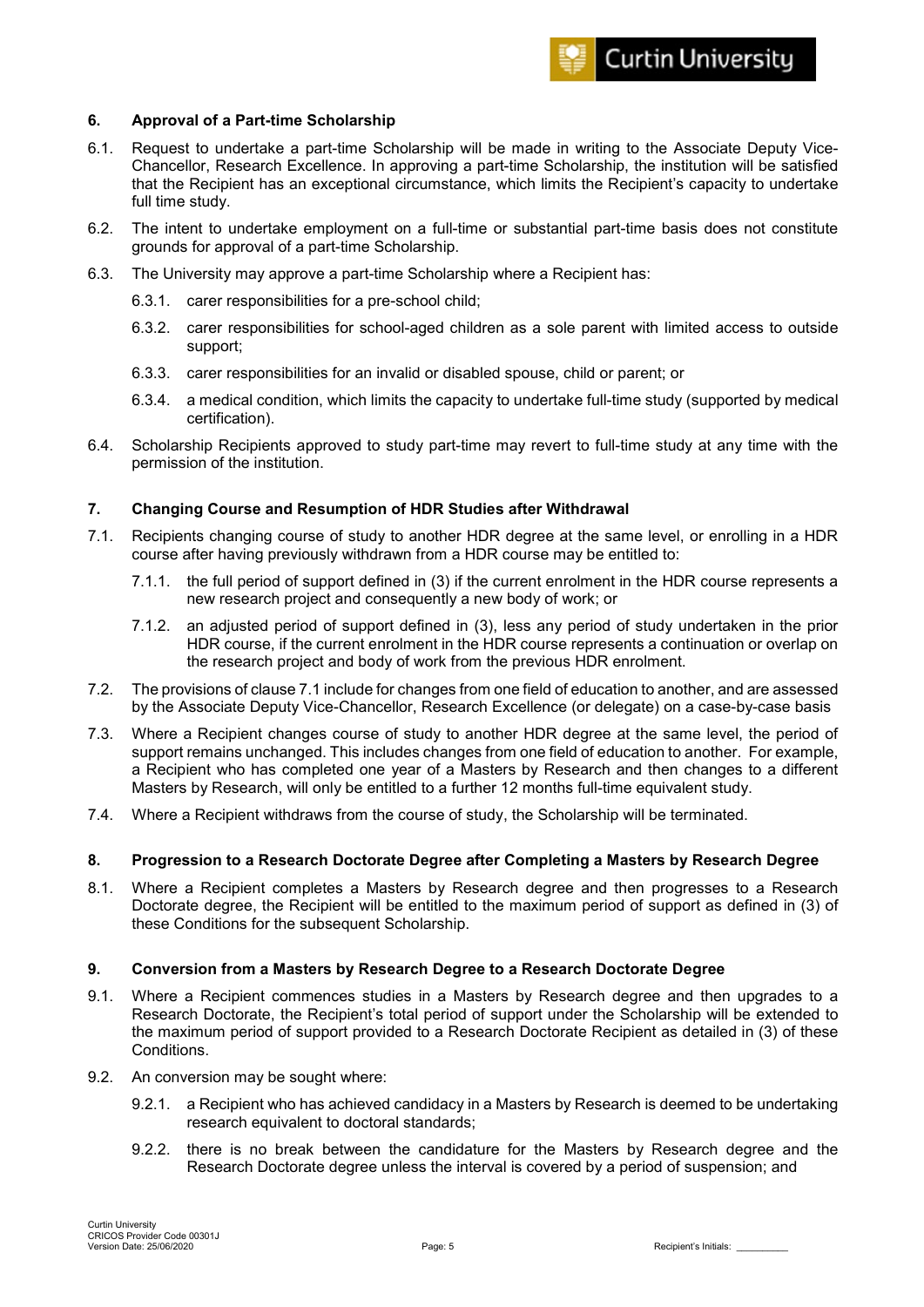9.2.3. the research undertaken by the Recipient while enrolled in the Masters by Research is modified to meet the requirements for the Research Doctorate.

## **10. Conversion from a Research Doctorate Degree to a Masters by Research Degree**

- 10.1. Where a Recipient elects or is required, for academic or personal reasons, to change their enrolment from a Research Doctorate to a Masters by Research, the Recipient's period of support under the Scholarship will be reduced to the maximum period of support provided to a Masters by Research Recipient as detailed in (3) of these Conditions.
- 10.2. At the point of course conversion, where the consumed period of support in the previous Research Doctorate exceeds the maximum period of support available to a Masters by Research Recipient as detailed in (3) of these Conditions,
	- 10.2.1. the Recipient may be required to pay the course tuition fee applicable at the time; and
	- 10.2.2. the Scholarship RTP Stipend payments will terminate.

#### **11. Suspension of Scholarship**

- 11.1. Recipients may apply for a suspension of their Scholarship for up to 12 months. The approval of suspensions will be at the discretion of the University.
- 11.2. In exceptional circumstances, Recipients may apply for suspensions of their Scholarship beyond 12 months, and the Associate Deputy Vice-Chancellor, Research Excellence will be satisfied that the exceptional circumstances are beyond the Recipient's control and warrant a further suspension of the Scholarship.
- 11.3. Recipients are not normally allowed suspension of their Scholarship within six (6) months of taking up the Scholarship or prior to having their candidacy approved.
- 11.4. Where relevant, periods of suspension approved pursuant to clause 11.1 will be covered by a Leave of Absence.
- 11.5. The University may suspend the Scholarship if the Recipient:
	- 11.5.1. has been placed on Conditional status by the University, and has failed to meet those conditions within the specified timeframe;
	- 11.5.2. has failed to obtain approval for overseas travel; and/or
	- 11.5.3. has failed to resume study at the University on the return date specified after a period of approved research off-campus and/or outside Australia as detailed in (14).
- 11.6. The Scholarship stipend will not be back paid during the suspension period, per clause 11.5, if a Recipient is re-instated to Good Standing.

#### **12. Transfer of a Scholarship to another Higher Education Provider (HEP)**

- 12.1. The decision to approve a transfer of a Recipient to another HEP is assessed on a case-by-case basis, and is at the discretion of both HEPs in question.
- 12.2. The HEP accepting the transferring Recipient is responsible for funding the Recipient's RTP Scholarship.
- 12.3. The period of support for the transferring Recipient will be calculated based on the initial course commencement date at the originating HEP.
- 12.4. Recipients seeking to transfer their Scholarship to Curtin from another HEP will be required to provide evidence of:
	- 12.4.1. the scholarship award at the originating HEP;
	- 12.4.2. course commence and withdrawal at the originating HEP; and
	- 12.4.3. the equivalent full-time student load consumed in the course at the originating HEP.
- 12.5. Recipients transferring to Curtin University will be subject to:
	- 12.5.1. the provisions of (3) where the period of support is concerned; and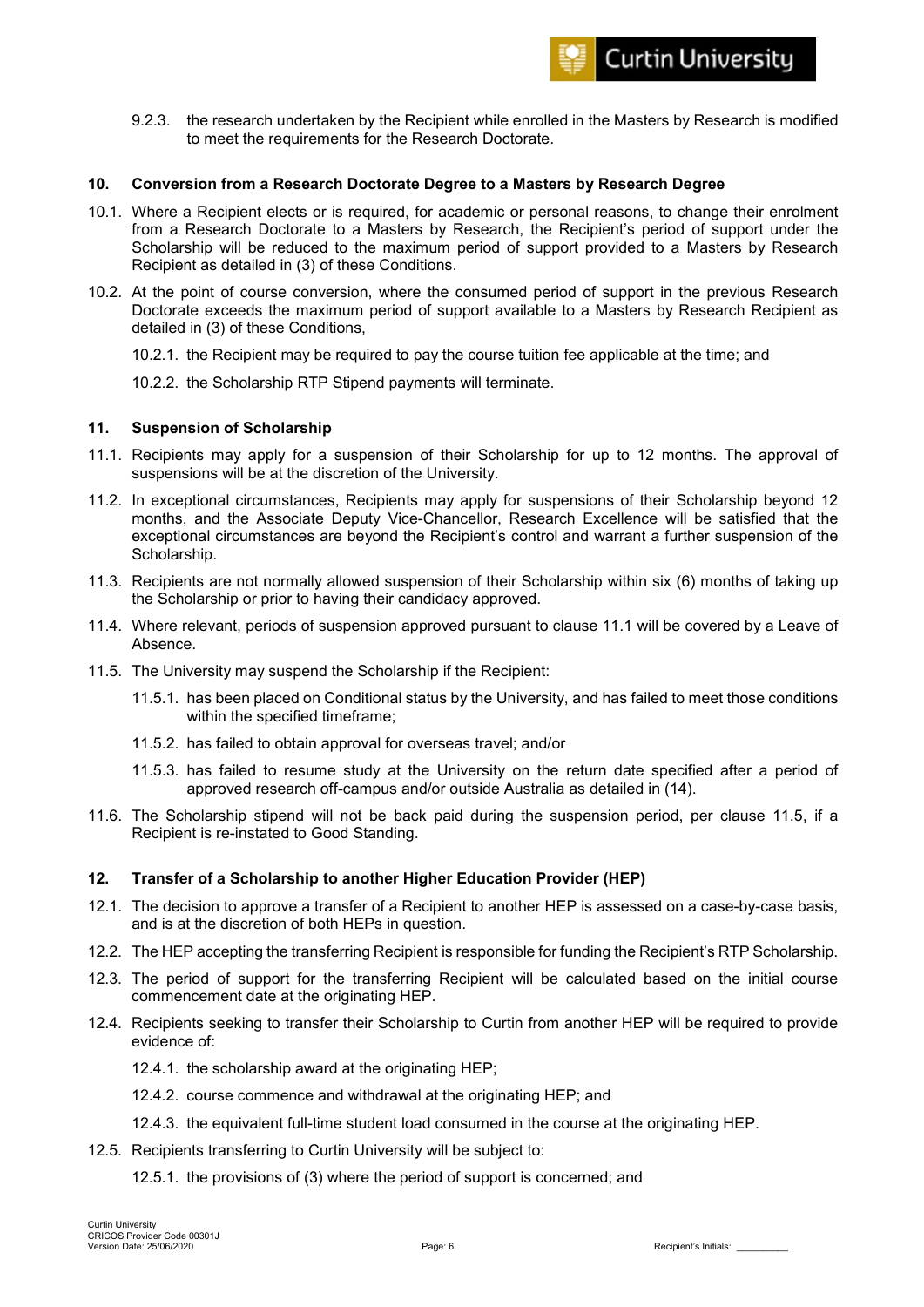12.5.2. the provisions of (5) where the value of the scholarship is concerned.

#### **13. Employment**

- 13.1. The University does not require Recipients to undertake employment.
- 13.2. In agreed circumstances, the University may permit a Recipient to undertake a limited amount of University teaching or other work which is unrelated to their research topic, as long as these activities do not interfere with progress in the HDR course, and where relevant are consistent with the conditions of the Recipient's student visa.
- 13.3. There is no limit on the income a Recipient can receive from part-time employment which is unrelated to their research topic. Recipients are expected to seek independent taxation advice relating to such employment.
- 13.4. A Recipient is permitted to undertake no more than 8 hours per week of paid employment between the work hours of 9.00am to 5.00pm, Monday to Friday. This excludes university holidays. Part-time Scholarship Recipients seeking paid employment exceeding 8 hours per week between the work hours of 9.00am to 5.00pm, Monday to Friday, are required to obtain permission from the Associate Deputy Vice-Chancellor, Research Excellence.
- 13.5. Full-time Recipients are expected to dedicate four days a week to study.
- 13.6. Fractional-time or casual academic-equated appointments will not be permitted unless there is compliance with clause 13.4.
- 13.7. Volunteer work or service to University committees will not be permitted unless there is compliance with clause 13.4.
- 13.8. Remuneration from income received directly related to a Recipients research topic should not be greater than 75% of the Recipient's RTP Stipend rate.

#### **14. Research Off-campus and/or outside Australia**

- 14.1. The University may approve Recipients conducting up to 12 months of their research off-campus and/or outside Australia if:
	- 14.1.1. the research is essential for completion of the thesis;
	- 14.1.2. appropriate risk management is undertaken;
	- 14.1.3. there is adequate supervision;
	- 14.1.4. the Recipient remains enrolled; and
	- 14.1.5. the candidacy has been approved and the appropriate ethics clearance has been obtained.
- 14.2. In the situation where Recipients have to conduct more than 12 months of their research off-campus and/ or outside Australia, Recipients will require approval from the Enrolling School.
- 14.3. Part-time Scholarship Recipients seeking to conduct research outside of Australia will require approval from the Associate Deputy Vice-Chancellor, Research Excellence.
- 14.4. For research outside of Australia, International Recipients on a student visa will contact Student Services, International Student Visas to seek advice to ensure that their student visa remains valid for their return to Australia.

#### **15. Research at Other Organisations**

- 15.1. The University may approve a Recipient conducting substantial amounts of research at organisations outside the higher education sector provided that adequate support, supervision, training, and research freedom for the Recipient is available at the other organisation and on the understanding that the University will still be responsible for the Recipient.
- 15.2. The rights to intellectual property should be resolved prior to commencement at the other organisation.
- 15.3. The required ethics approval from the University will be obtained prior to conducting this research.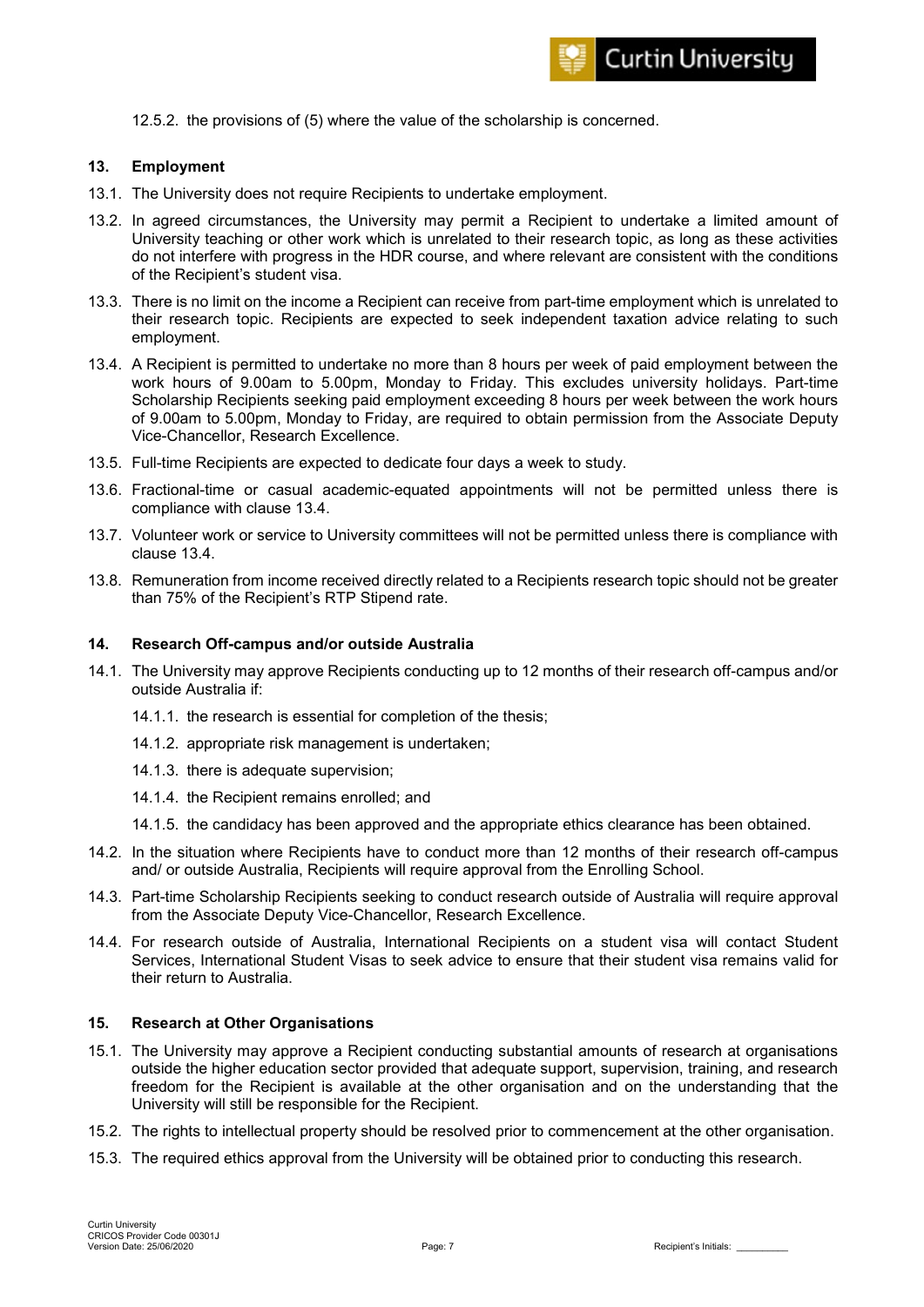### **16. Termination of Scholarship**

- 16.1. The Scholarship will be terminated in the following circumstances:
	- 16.1.1. on the day the thesis is submitted for examination or at the end of the Scholarship, whichever is earlier;
	- 16.1.2. if the Recipient ceases to meet the eligibility criteria specified per (1) of these Conditions, other than during a period in which the Scholarship has been suspended or during a period of approved leave;
	- 16.1.3. if in the opinion of the University, the course of study is not being carried out with competence and diligence or in accordance with the offer of the Scholarship;
	- 16.1.4. if the University has suspended the Scholarship per clause 11.5 and the Recipient fails to demonstrate progress within a reasonable time frame;
	- 16.1.5. on the death or incapacity of the Recipient, or course withdrawal;
	- 16.1.6. if the University determines the Recipient has committed serious misconduct, including but not limited to the provision of false or misleading information;
	- 16.1.7. if the Recipient does not resume study at the conclusion of a period of suspension or does not make arrangements to extend the period of suspension; and/or
	- 16.1.8. if the Recipient does not resume study at the University on the date specified for return after a period of approved research off-campus and/or outside Australia.
- 16.2. In the case of an International Recipient, termination of an RTP Stipend Scholarship may result in concurrent termination of the RTP funded fee offset scholarship.

#### **17. Leave Entitlements**

- 17.1. Recipients are entitled up to 20 working days paid annual leave and 10 working days paid sick leave for each year of the Scholarship. These periods of leave must be discussed with and approved by the Recipient's supervisor. These leave entitlements may be accrued over the life of the Scholarship but will be forfeited when the Scholarship is terminated. These leave will not extend the tenure of the Scholarship.
- 17.2. On provision of a medical certificate, Recipients are entitled to receive additional paid sick leave of up to a total of 60 working days during the duration of the RTP Stipend for periods of illness where the Recipient has exhausted the provisions of clause 17.1.
- 17.3. Sick leave entitlements (including additional sick leave) may also be used to cover leave for Recipients with family caring responsibilities. Recipients are required to take a Leave of Absence from their HDR course for periods of additional paid sick leave (17.2).
- 17.4. Recipients who have completed 12 months of their Scholarship are entitled to a maximum of 60 working days paid maternity leave during the duration of the Scholarship. This maternity leave may also be approved if the Recipient has adopted a child. Maternity leave must be taken no earlier than eight (8) weeks prior to the expected birth/adoption date and conclude no later than 80 working days after the actual birth/adoption date of the child. The maternity leave will be paid at the rate the RTP Stipend is administered to the Recipient i.e. part-time Recipients will be paid pro-rata for the 60 day duration.
- 17.5. Recipients who are partners of women giving birth while receiving a Scholarship and who have completed 12 months of their Scholarship are entitled to a period of 10 working days paid parenting leave at the time of the birth or adoption. This period of leave is to be taken anytime in the 80 working days immediately after the birth or adoption of the child. The leave will be paid at the rate the RTP Stipend is administered to the Recipient i.e. part-time Recipients will be paid pro-rata for the 10 day duration.
- 17.6. Where relevant, Recipients unable to pursue their studies will apply for a Leave of Absence in accordance with Rule No. 10 Made Pursuant to Statute No. 12 – Enrolment: Degree of Doctor by Research or Rule No. 11 Made Pursuant to Statute No. 12 – Enrolment: Degree of Master by Research.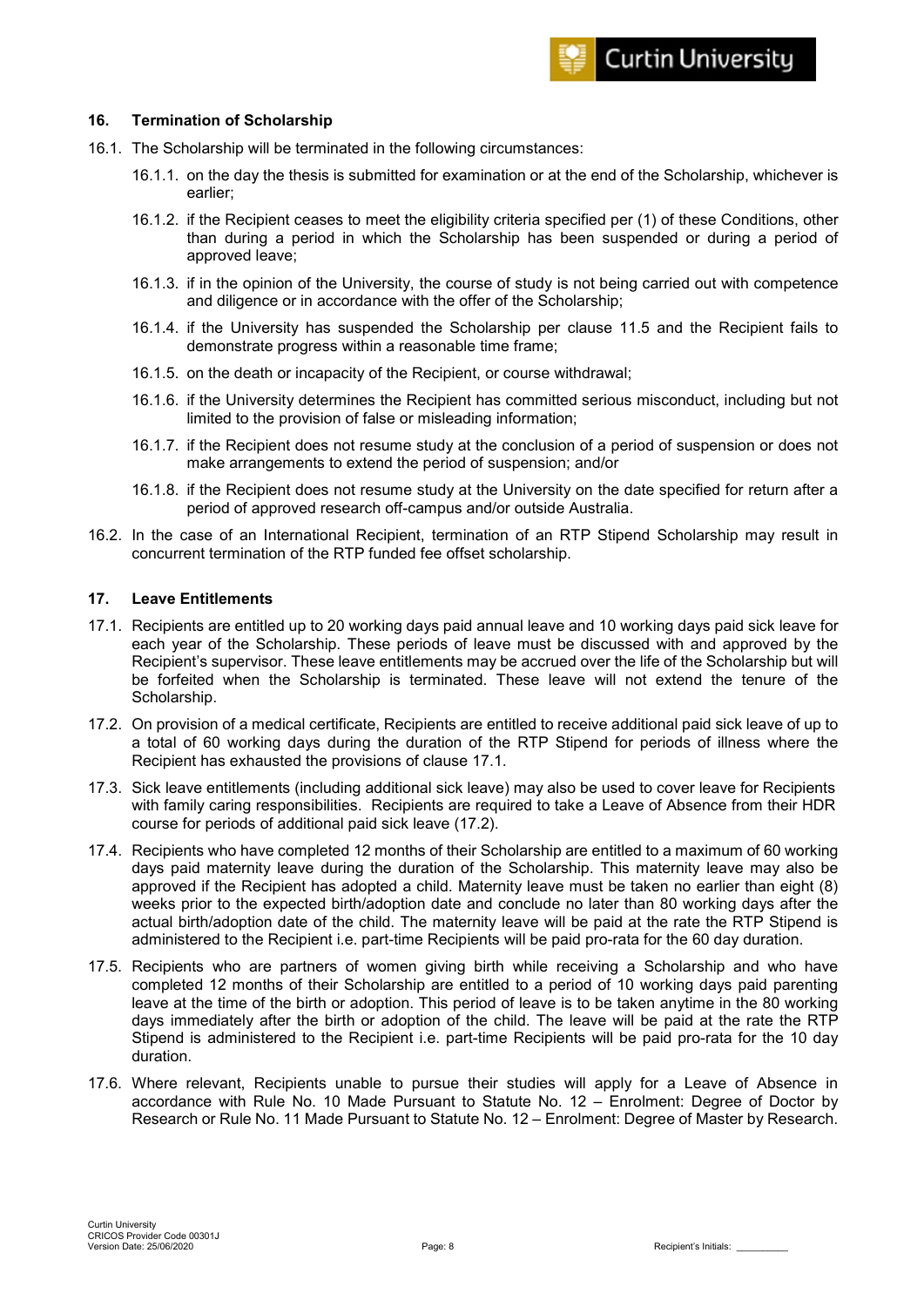

### **18. Erroneous Overpayment of Scholarship**

- 18.1. A Recipient who is taking leave from their HDR course is expected to submit the prescribed approval form in a timely manner and, where possible in advance in order to avail receiving an overpayment of their Scholarship. In circumstances where an overpayment does occur, reimbursement of the overpaid amount is required in accordance with the instructions of the University.
- 18.2. In the situation where a Recipient is overpaid an amount in excess of a full fortnightly Scholarship disbursement, the University may recover the overpayment by withholding future stipend payments at the same rate which the stipend was overpaid.

#### **19. Confidentiality**

19.1. The deliberations and decisions of authorised officers relating to allocation, selection and award of Scholarships are confidential.

#### **20. Legal Advice**

20.1. All Recipients are strongly recommended to seek their own independent legal advice regarding intellectual property and other contractual arrangements, both with the University and any other external parties.

#### **21. Variation of Conditions**

21.1. These conditions may be varied from time to time at the discretion of the Associate Deputy Vice-Chancellor, Research Excellence, or at the request of the relevant statutory or legislative bodies.

#### **22. Provision of False or Misleading Information**

- 22.1. If the University knows or has reason to believe that a Recipient has provided false or misleading information to the University in relation to the Scholarship, the University will immediately:
	- 22.1.1. re-assess the Recipient's Scholarship entitlements; and
	- 22.1.2. where relevant, notify the Department of Education and Training or Department of Immigration and Border Protection of the suspected offence and provide where requested, a copy of the Recipient's application and any other relevant information.

#### **23. Acknowledgment of Commonwealth Support**

- 23.1. Recipients are required to acknowledge the Australian Government's support in any published materials relating to their HDR by mention of support through an "Australian Government Research Training Program Scholarship".
- 23.2. This requirement will be exercised both during and after completion of the HDR. Materials include items such as books, articles, newsletters or other literary or artistic works which relate to the Recipient's HDR project.

## **24. Specific University Obligations**

- 24.1. The University will abide by the Australian Code for the Responsible Conduct of Research.
- 24.2. The University will be fair and equitable in the use of its discretionary powers.
- 24.3. The right of the Recipient to appeal decisions is recognised. The University will advise Recipients of appropriate appeal mechanisms for resolution of any disputes which might arise during their candidature.

#### **25. Specific Recipient Obligations**

- 25.1. A Recipient acknowledges and agrees that he or she :
	- 25.1.1. will diligently and to the best of their ability apply themselves to the successful completion of the degree;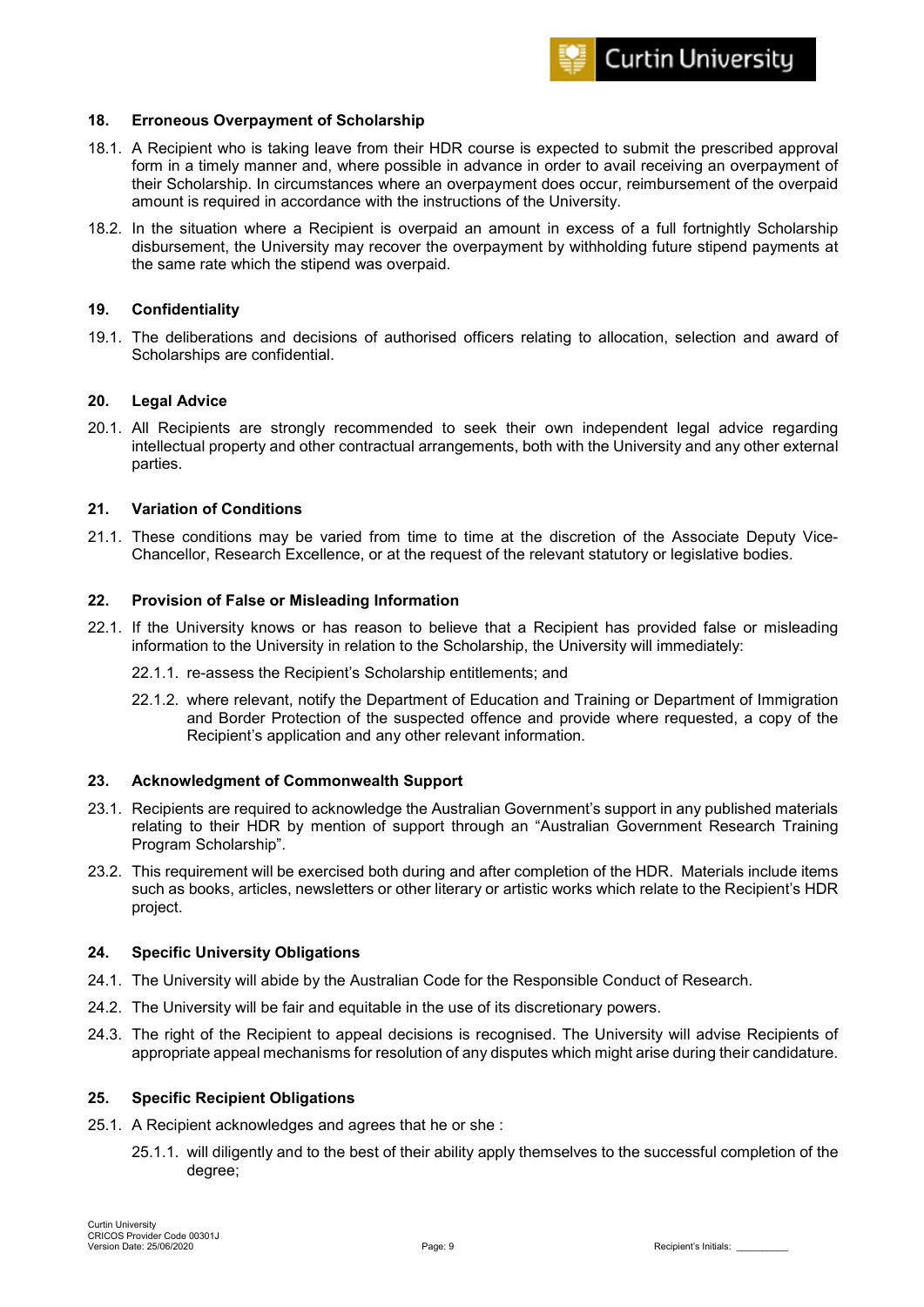- 25.1.2. will conform to the rules (including disciplinary provisions) of the University;
- 25.1.3. will abide by the Australian Code for the Responsible Conduct of Research;
- 25.1.4. will provide all reports required by the University including an annual progress report submitted through the Graduate Research School. If the University does not consider that progress to be satisfactory, the Recipient will be placed on Conditional status and/or the Scholarship may be terminated; and
- 25.1.5. will abide where relevant by the National Health and Medical Research (NHMRC) and Australian Research Council (ARC) Codes on Human and Animal Research Conditions and decisions of the Safety and Ethics committees of the University.
- 25.2. A Recipient will advise the University within ten (10) working days in writing if he or she:
	- 25.2.1. leaves Australia for reasons other than approved overseas study, approved suspension or approved annual leave;
	- 25.2.2. discontinues full time study;
	- 25.2.3. is absent from full time study for a period of ten (10) working days or longer without prior approval; and/or
	- 25.2.4. is in receipt of additional income, surplus to the RTP Stipend Scholarship, which is for the purpose of supporting general living costs per the provisions of clause 1.1.6 and (13).

#### **26. Related Links**

#### Australian Code for the Responsible Conduct of Research

<https://www.nhmrc.gov.au/about-us/publications/australian-code-responsible-conduct-research-2018>

Australian Statistical Geography Standard

<http://www.abs.gov.au/>

Curtin RTP Scholarship Policy webpage

<http://research.curtin.edu.au/postgraduate/rtp-scholarship-policy/>

Curtin Scholarships webpage

[http://Scholarships.curtin.edu.au/](http://scholarships.curtin.edu.au/)

Family Law Act 1975

[https://www.legislation.gov.au](https://www.legislation.gov.au/)

HESA Act 2003

<https://www.education.gov.au/higher-education-support-act-2003-and-guidelines>

Research Training Program (RTP) Scholarship Procedures

<http://policies.curtin.edu.au/findapolicy/>

Rule No. 10 Made Pursuant to Statute No. 12 – Enrolment: Degree of Doctor by Research [http://policies.curtin.edu.au/legislation/statutes\\_rules.cfm](http://policies.curtin.edu.au/legislation/statutes_rules.cfm)

Rule No. 11 Made Pursuant to Statute No. 12 – Enrolment: Degree of Master by Research [http://policies.curtin.edu.au/legislation/statutes\\_rules.cfm](http://policies.curtin.edu.au/legislation/statutes_rules.cfm)